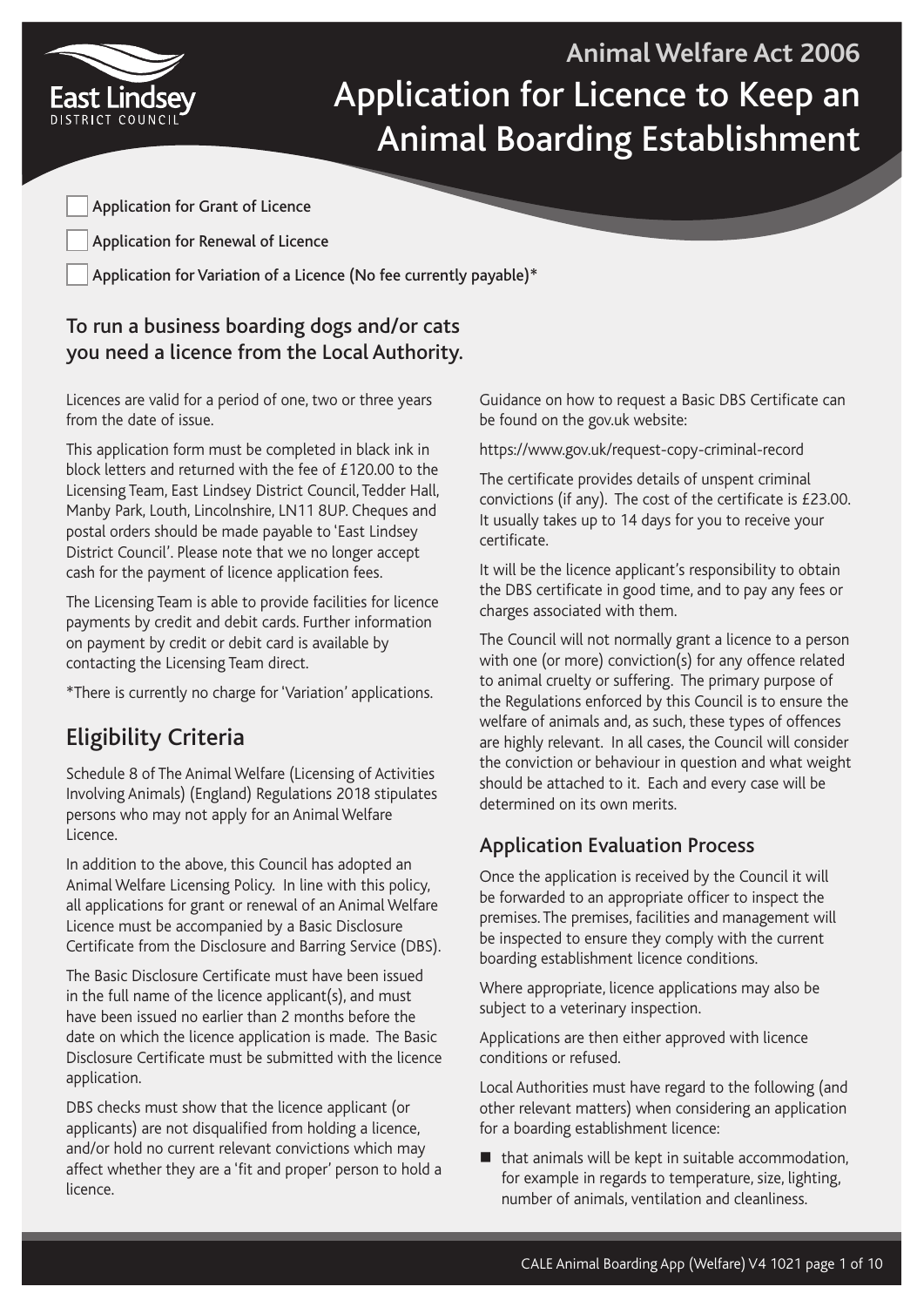- $\blacksquare$  adequate food and drink will be provided to the animals and they will be visited at suitable intervals.
- $\blacksquare$  that steps are taken to prevent disease spreading among the animals.
- that adequate fire and emergency provisions are in place.

### Appeals

Any applicant refused a licence has a right of appeal to the First-Tier Tribunal.

### Planning Permission

Any premises from which a boarding establishment operates may require planning permission. Applicants are advised

therefore to contact this Authority's Development Control Department, for further information regarding planning matters.

Building works may also require approval from the Council's Building Control Section.

### Licence Renewal Reminders

All licence holders will normally be sent a reminder and the necessary forms of renewal approximately three weeks in advance of the expiry of a licence.

Please note the responsibility for renewal rests with the licence holder. Reminders are sent purely as a courtesy.

#### To: The Licensing Section, East Lindsey District Council, Tedder Hall, Manby Park, Louth, Lincolnshire LN11 8UP

I / We as (proposed) occupier(s) of the premises hereinafter mentioned HEREBY MAKE APPLICATION for a LICENCE TO KEEP A BOARDING ESTABLISHMENT at the premises, of which particulars are given below. I agree to permit an officer, veterinary surgeon or veterinary practitioner authorised by the Council to inspect the premises which are the subject of this application before any licence is granted.

I/We enclose herewith the sum of £120.00 being the amount of the fee payable on the Licence for which the application is made.

# PART A - Applicant Profile

#### 1 Reference number

- 1.1 System reference number (if known):
- 1.2 Your reference (if known):

Please complete all the questions in the form. If you have nothing to record, please state "Not applicable" or "None"

#### 2a Agent

2.1 Are you an agent acting on behalf of the applicant?

 $YES$  NO If NO, go to 3.1

### 2b Further information about the Agent

| 2.2 Name (including Mr / Mrs /<br>Ms / Miss / Dr): |  |
|----------------------------------------------------|--|
| 2.3 Address (including postcode):                  |  |
| 2.4 Email:                                         |  |
| 2.5 Main telephone number:                         |  |
| 2.6 Other telephone number:                        |  |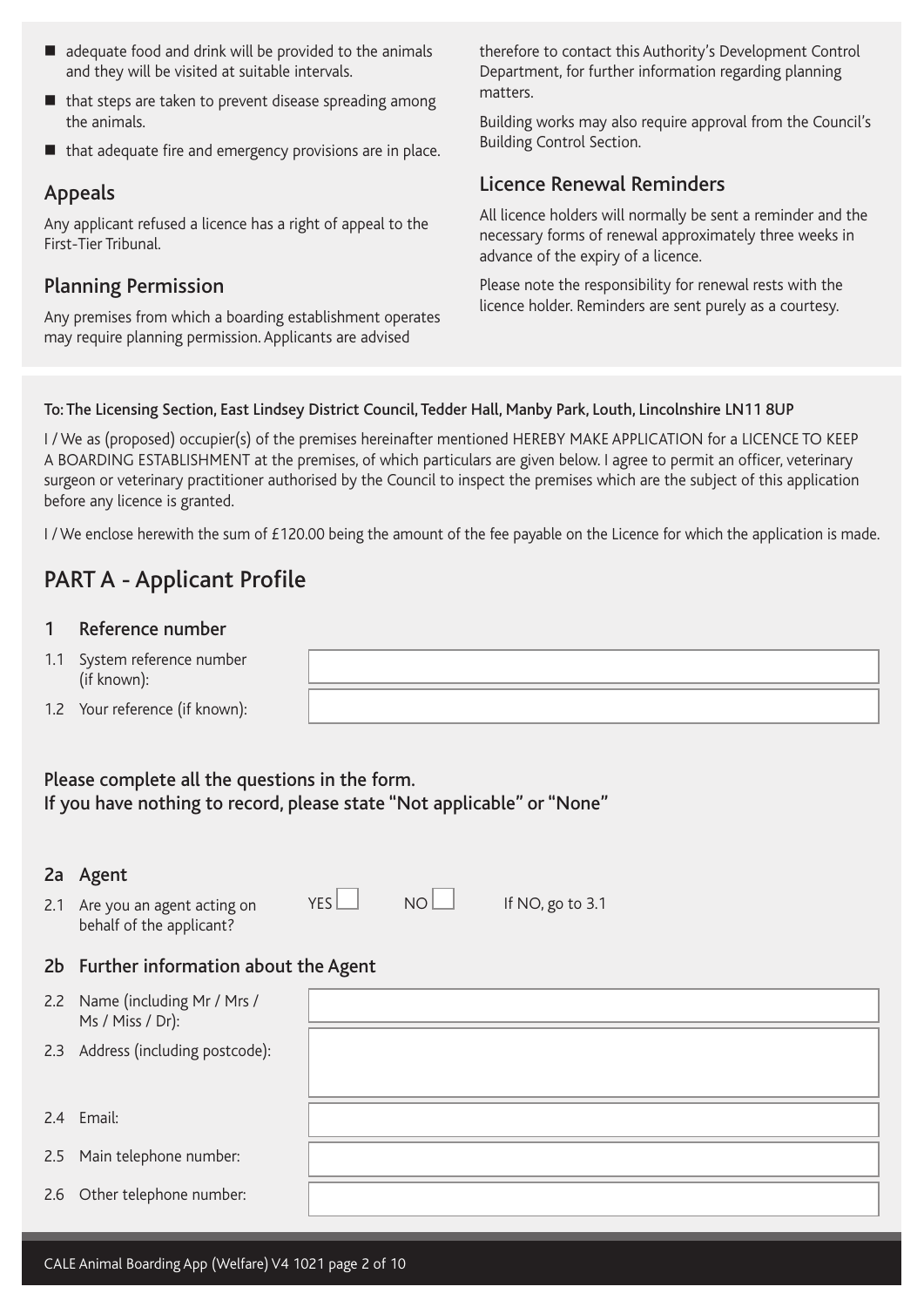### 3 Applicant details

| 3             | Applicant details                                                              |                  |                 |                  |
|---------------|--------------------------------------------------------------------------------|------------------|-----------------|------------------|
| 3.1           | Name (including Mr / Mrs /<br>Ms / Miss / Dr):                                 |                  |                 |                  |
|               | 3.2 Address (including postcode):                                              |                  |                 |                  |
| $3.3^{\circ}$ | Email:                                                                         |                  |                 |                  |
| 3.4           | Main telephone number:                                                         |                  |                 |                  |
| 3.5           | Other telephone number:                                                        |                  |                 |                  |
| 3.6           | Are you applying as a business<br>or organisation, including<br>a sole trader? | YES <sup>1</sup> | NO <sub>2</sub> |                  |
|               | 3.7 Are you applying as an<br>individual?                                      | YES              | NO              |                  |
| 4a            | <b>Applicant Business</b>                                                      |                  |                 |                  |
| 4.1           | Is your company registered<br>with companies house?                            | YES              | NO <sub>2</sub> | If NO, go to 4.3 |
|               | 4.2 Registration number:                                                       |                  |                 |                  |
| 4.3           | Is your business registered<br>outside the UK?                                 |                  |                 |                  |
|               | 4.4 VAT number:                                                                |                  |                 |                  |
| 4.5           | Legal status of the business:                                                  |                  |                 |                  |
| 4.6           | Your position in the business:                                                 |                  |                 |                  |
| 4.7           | The country where your head<br>office is located:                              |                  |                 |                  |

4b Business Address – This should be your official address – The address required of you by law to receive all communication

| 4.8 Building name or number:        |  |
|-------------------------------------|--|
| 4.9 Street:                         |  |
| 4.10 District:                      |  |
| 4.11 City or town:                  |  |
| 4.12 County or administrative area: |  |
| 4.13 Post Code:                     |  |
| 4.14 Country:                       |  |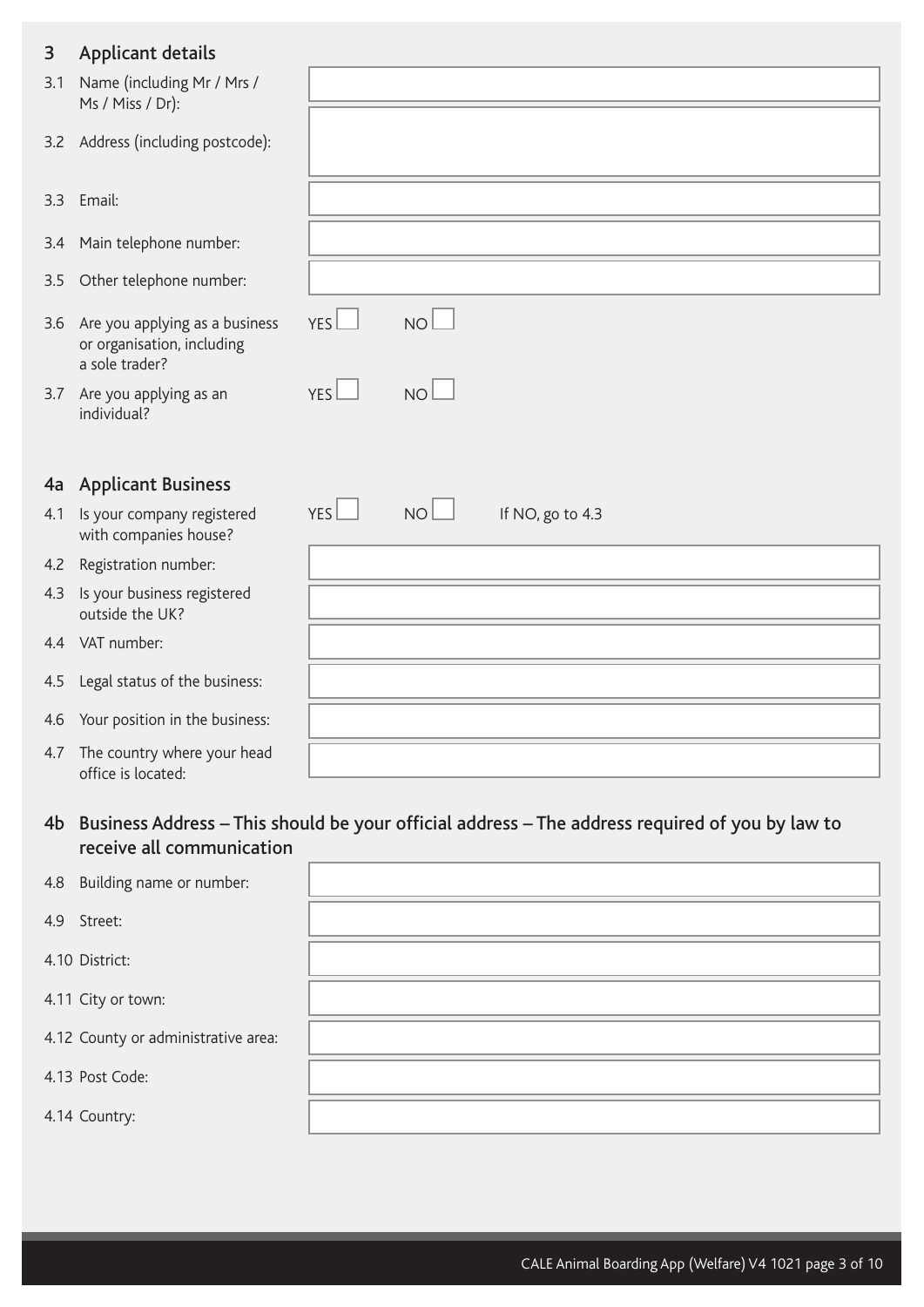# PART B - The Animal Welfare (Licensing of Activities Involving Animals) (England) Regulations 2018

# Application for a licence to provide or arrange for the provision of boarding for cats or dogs

Please complete all the questions in the form. If you have nothing to record, please state "Not applicable" or "None"

|     | 1a Type of Application                                                                                                                                           |                     |                 |                         |          |
|-----|------------------------------------------------------------------------------------------------------------------------------------------------------------------|---------------------|-----------------|-------------------------|----------|
| 1.1 | Type of boarding:                                                                                                                                                | Commercial Boarding |                 | Home Boarding           | Day Care |
| 1.2 | Type of application:                                                                                                                                             | New                 | Renewal         |                         |          |
| 1.3 | Existing licence number<br>(if applicable):                                                                                                                      |                     |                 |                         |          |
|     |                                                                                                                                                                  |                     |                 |                         |          |
|     | 1b Animals to be accommodated                                                                                                                                    |                     |                 |                         |          |
|     | 1.4 Cats:                                                                                                                                                        | <b>YES</b>          | NO <sub>1</sub> | If Yes, maximum number: |          |
| 1.5 | Dogs:                                                                                                                                                            | YES.                | NO <sub>1</sub> | If Yes, maximum number: |          |
| 1.6 | For dog home boarding applications only:                                                                                                                         |                     |                 |                         |          |
|     | How many dogs do you intend to board at any one time?                                                                                                            |                     |                 |                         |          |
|     | How many dogs reside permanently at the premises? (Please include your own<br>dog(s), dog(s)s belonging to other occupants of the premises, assistance dogs etc) |                     |                 |                         |          |

### 1c Further information about the applicant

1.7 Date of birth:

### 2 Premises to be licensed

- 2.1 Name of premises/trading name:
- 2.2 Address of premises (including postcode):
- 2.3 Telephone number of premises:
- 2.4 Email address:
- 2.5 Do you have planning  $permission$  for this business use?  $YES$   $\Box$  NO
	-
- 3 Accommodation and facilities

| 3.1 | Details of the quarters used to |
|-----|---------------------------------|
|     | accommodate animals,            |
|     | including number, size and      |
|     | type of construction:           |
|     |                                 |

3.2. Exercise facilities and arrangements: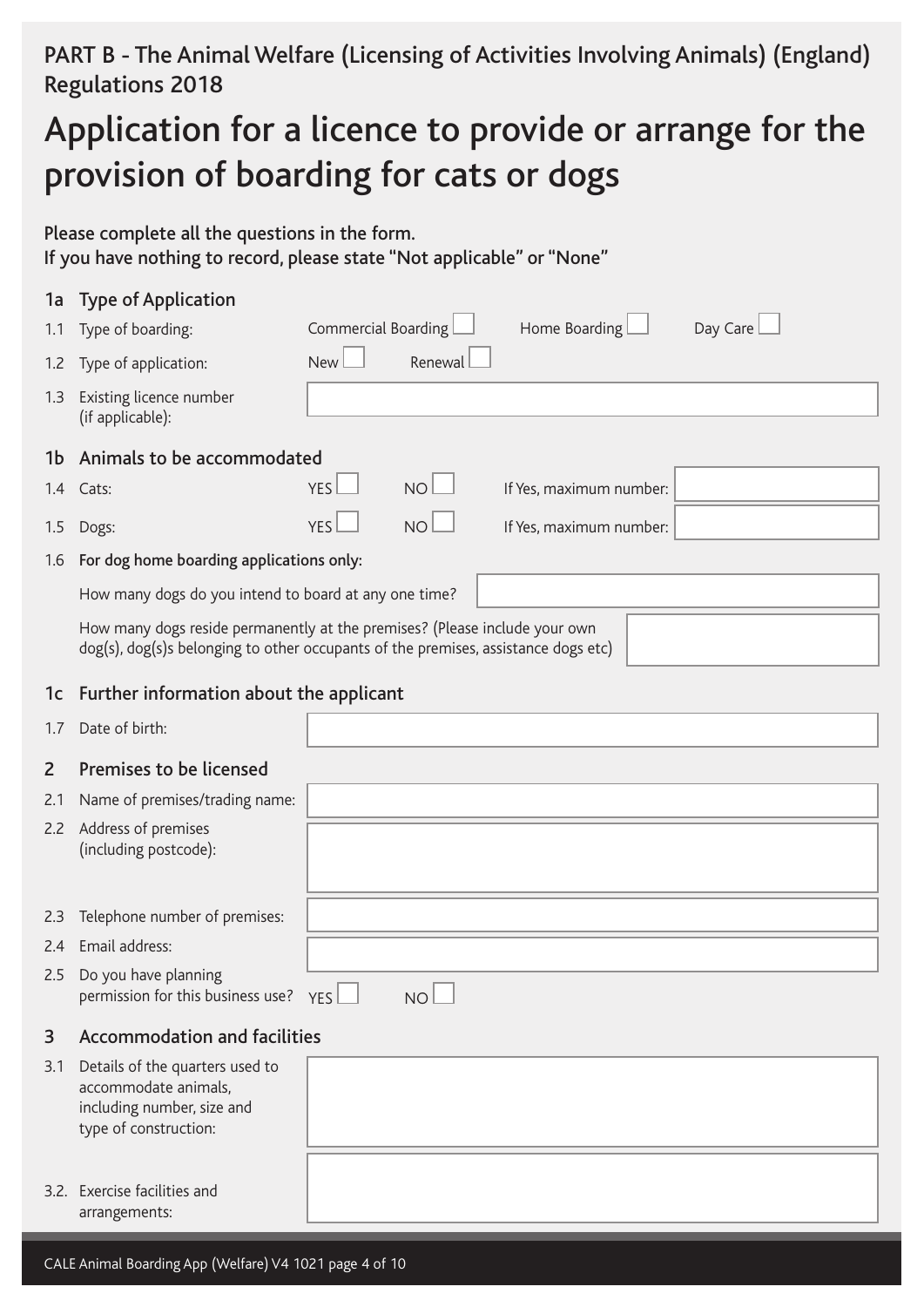| 3.3 | Heating arrangements:                                   |                               |
|-----|---------------------------------------------------------|-------------------------------|
|     |                                                         |                               |
|     | 3.4 Method of ventilation<br>of premises:               |                               |
|     |                                                         |                               |
| 3.5 | Lighting arrangements<br>(natural and artificial):      |                               |
|     |                                                         |                               |
|     | 3.6 Water supply:                                       |                               |
|     |                                                         |                               |
| 3.7 | Facilities for food storage                             |                               |
|     | and preparation:                                        |                               |
| 3.8 | Arrangements for disposal<br>of excreta, bedding and    |                               |
|     | other waste material:                                   |                               |
| 3.9 | Isolation facilities for the                            |                               |
|     | control of infectious diseases:                         |                               |
|     | 3.10 Fire precautions/equipment and                     |                               |
|     | arrangements in the case of fire:                       |                               |
|     |                                                         |                               |
|     | 3.11 Do you keep and maintain a<br>register of animals? | NO <sub>1</sub><br><b>YES</b> |
|     | 3.12 How do you propose to<br>minimise disturbance      |                               |
|     | from noise?                                             |                               |
| 4   | Veterinary surgeon                                      |                               |
| 4.1 | Name of usual veterinary surgeon:                       |                               |
| 4.2 | Company name:                                           |                               |
| 4.3 | Address (including postcode):                           |                               |
|     |                                                         |                               |
| 4.4 | Telephone number:                                       |                               |
| 4.5 | Email address:                                          |                               |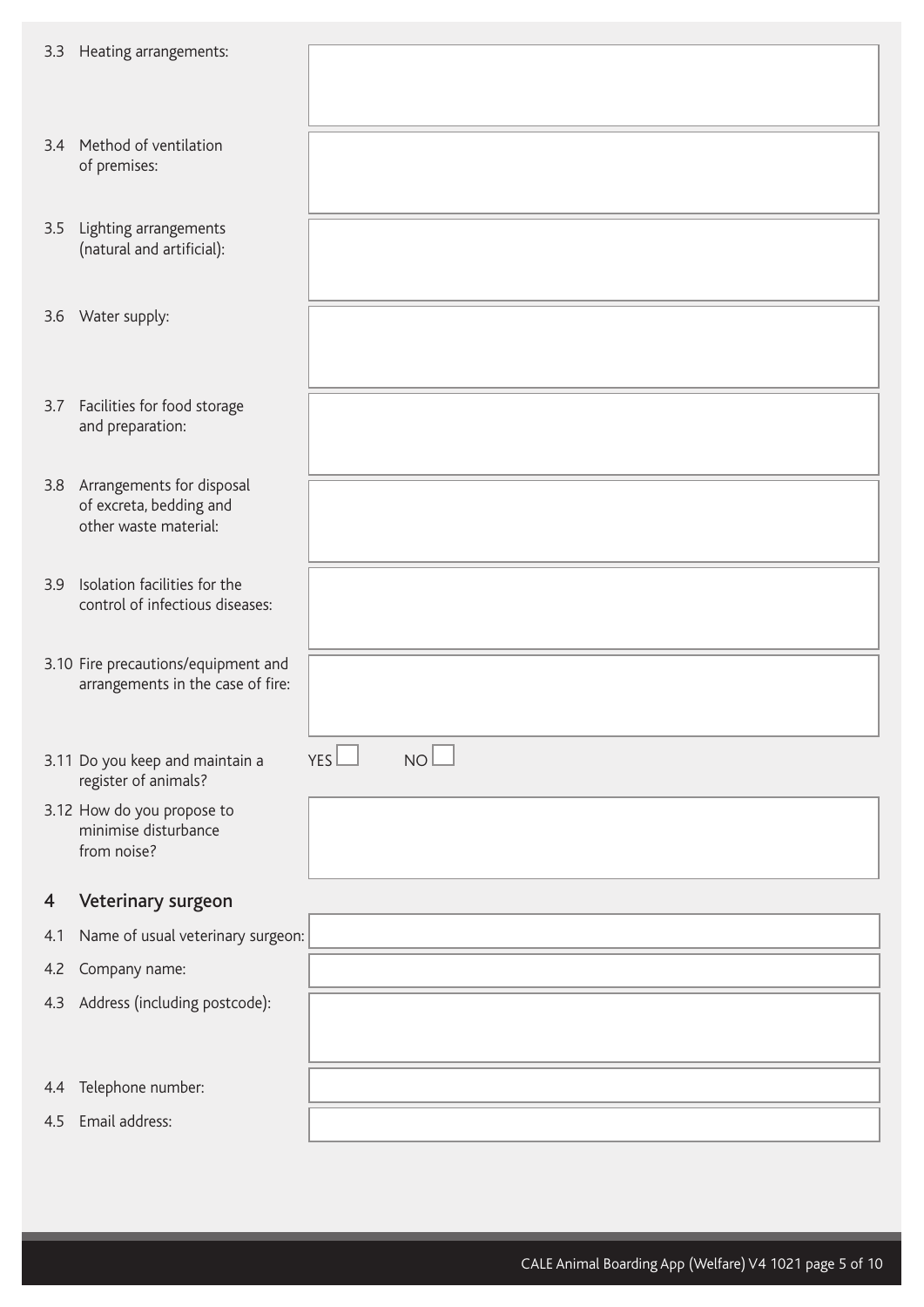| 5a  | <b>Emergency key holder</b>                |     |                 |                  |
|-----|--------------------------------------------|-----|-----------------|------------------|
| 5.1 | Do you have an<br>emergency key holder?    | YES | $NO+$           | If no, go to 6.1 |
| 5.2 | Name:                                      |     |                 |                  |
| 5.3 | Position/job title:                        |     |                 |                  |
| 5.4 | Address (including postcode):              |     |                 |                  |
| 5.5 | Daytime telephone number:                  |     |                 |                  |
| 5.6 | Evening/other telephone number:            |     |                 |                  |
| 5.7 | Email address:                             |     |                 |                  |
| 5.8 | Add another person?                        | YES | NO <sub>l</sub> | If no, go to 6.1 |
| 5b  | <b>Emergency key holder 2</b>              |     |                 |                  |
| 5.9 | Name:                                      |     |                 |                  |
|     | 5.10 Position/job title:                   |     |                 |                  |
|     | 5.11 Address (including postcode):         |     |                 |                  |
|     | 5.12 Daytime telephone number:             |     |                 |                  |
|     | 5.13 Evening/other telephone number:       |     |                 |                  |
|     | 5.14 Email address:                        |     |                 |                  |
| 6   | Public liability insurance                 |     |                 |                  |
| 6.1 | Do you have public<br>liability insurance? | YES | NO <sub>2</sub> | If No, go to 7   |
| 6.2 | Please provide details of the policy.      |     |                 |                  |
| 6.3 | Insurance company:                         |     |                 |                  |
| 6.4 | Policy number:                             |     |                 |                  |
| 6.5 | Period of cover:                           |     |                 |                  |
|     | 6.6 Amount of cover $(E)$ :                |     |                 |                  |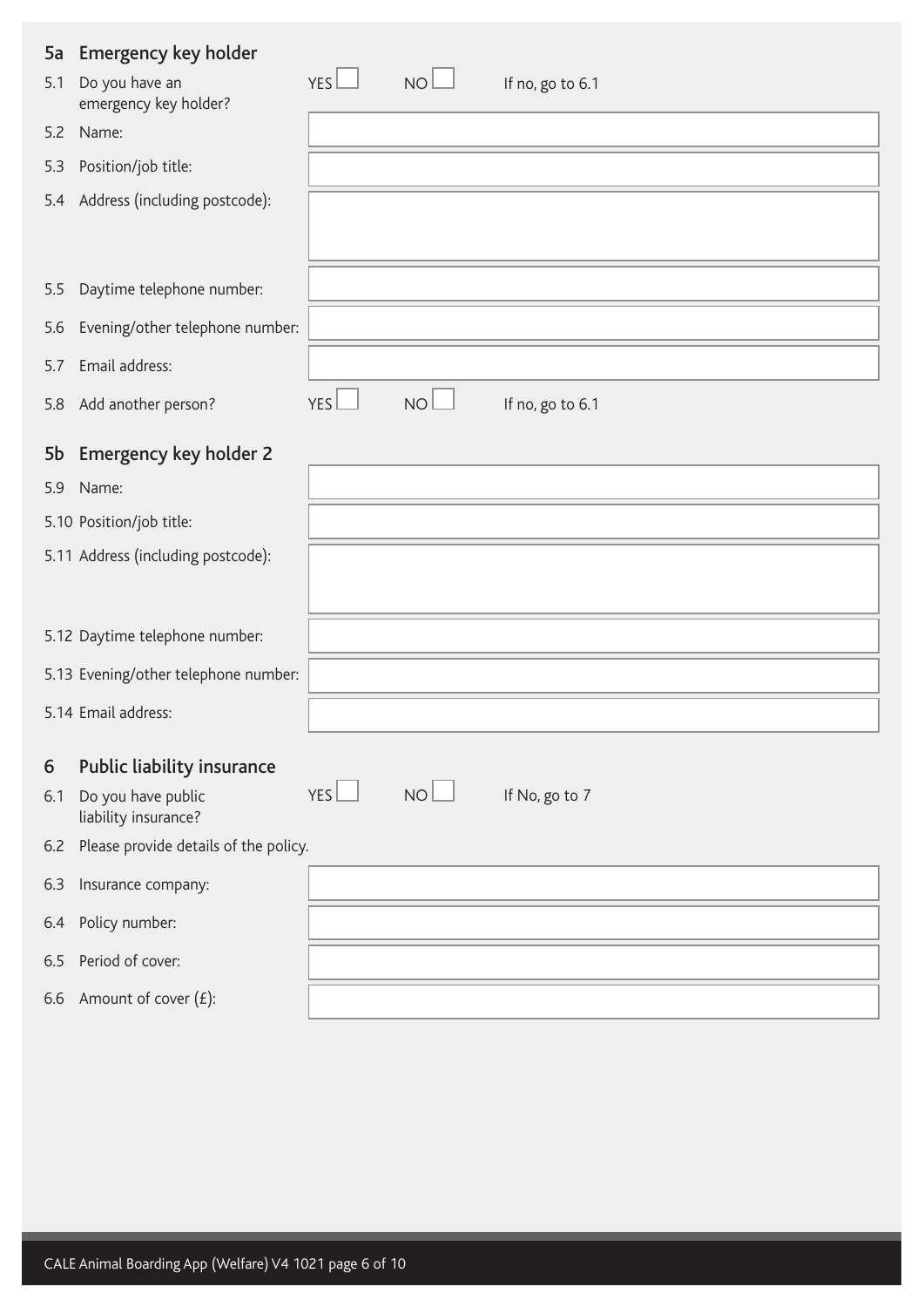## 7 Disqualifications and convictions

Has the applicant, or any person who will have control or management of the establishment, ever been disqualified from:

| 7.1 |                                                                                                |  |
|-----|------------------------------------------------------------------------------------------------|--|
| 7.2 |                                                                                                |  |
| 7.3 |                                                                                                |  |
| 7.4 |                                                                                                |  |
| 7.5 |                                                                                                |  |
|     | 7.6 Has the applicant, or any person who will have control or management of the establishment, |  |
| 7.7 | Has the applicant, or any person who will have control or management of the establishment,     |  |
| 7.8 | If yes to any of these questions, please provide details:                                      |  |

| 8 | <b>Additional details</b>                                                                                   |            |                 |                                                                                                                                                                 |
|---|-------------------------------------------------------------------------------------------------------------|------------|-----------------|-----------------------------------------------------------------------------------------------------------------------------------------------------------------|
|   | 8.1. Is the animal boarding<br>establishment connected<br>to mains drainage?                                | <b>YES</b> | NO <sub>1</sub> | If NO, is the animal boarding establishment connected to<br>a localised sewage system?<br><b>YFS</b><br>N()<br>Please provide any further relevant information: |
|   |                                                                                                             |            |                 |                                                                                                                                                                 |
|   | 8.2. Do you hold (or have you held)<br>an animal boarding<br>establishment licence with<br>another Council? | YFS        | <b>NO</b>       | If Yes, give full details:                                                                                                                                      |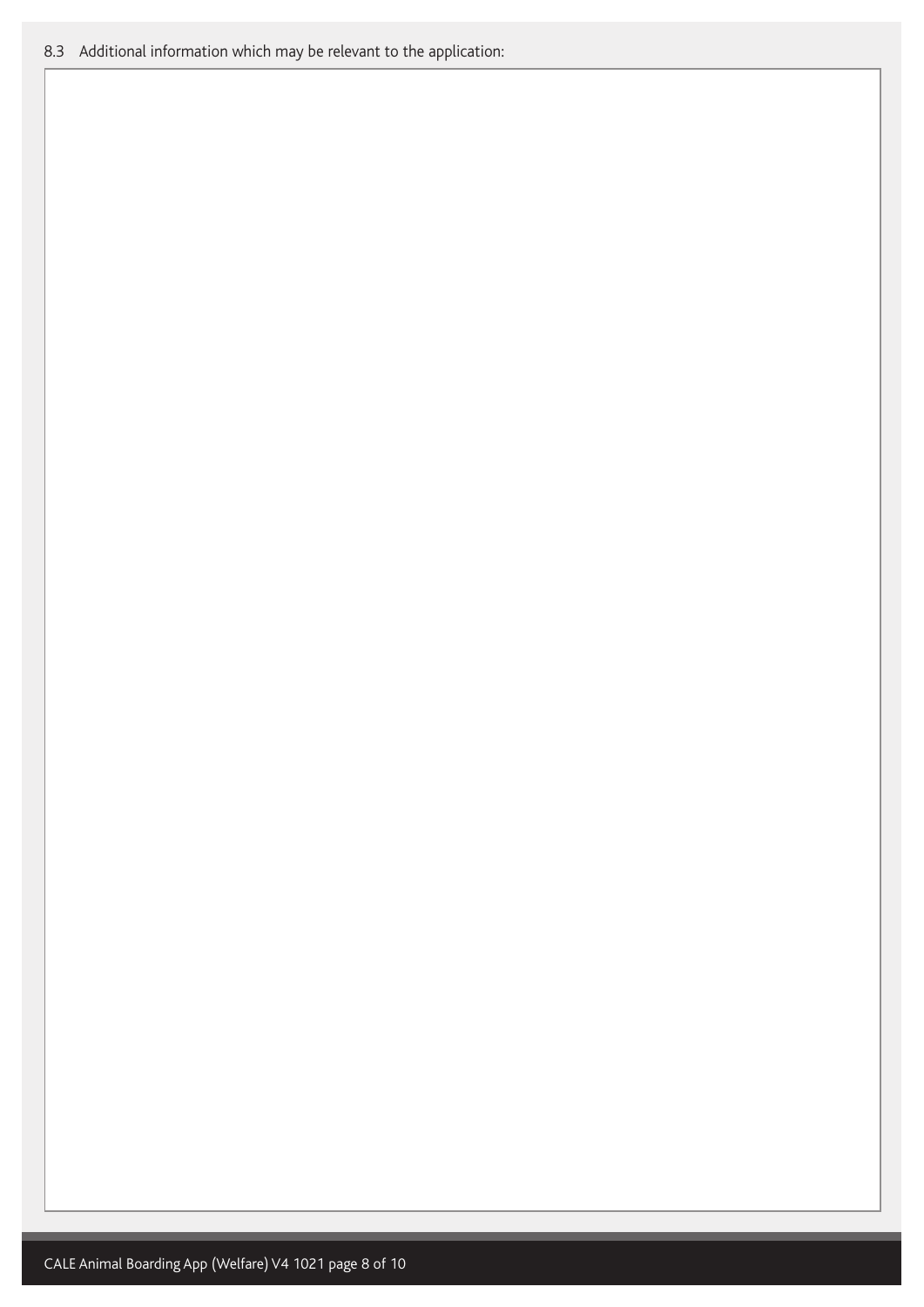# DECLARATION SECTION

### 9 Model licence conditions and guidance

All applicants to tick that they have read the applicable model licence conditions and guidance. A copy of the model licence conditions and guidance can be found at www.e-lindsey.gov.uk/article/9523/Animal-Welfare.

9.1 Animal Boarding...........................................................................................................

#### 10 Additional information

Please attach the following information.

10.1 DBS Basic Disclosure Certificate (for each applicant).................................... Please enclose the original DBS certificate(s) with your application. Once seen by the Licensing Team, the certificate(s) will be returned to you.

#### 11 Declaration

This section must be completed by the applicant. If you are an agent please ensure this section is completed by the applicant.

11.1 I am aware of the provision of the relevant Act and model licence conditions. The details contained in the application form and any attached documentation are correct to the best of my knowledge and belief.

| 11.2 Signing this box indicates you<br>have read and understood<br>the above declaration: |  |
|-------------------------------------------------------------------------------------------|--|
| 11.3 Full name (including<br>Mr / Miss / Mrs / Ms / Dr):                                  |  |
| 11.4 Capacity:                                                                            |  |
| 11.5 Date:                                                                                |  |

*This authority is under a duty to protect the public funds it administers, and to this end may use the information you have provided on this form for the prevention and detection of fraud. It may also share this information with other bodies responsible for auditing or administering public funds for these purposes.* 

*Your information will be processed in accordance with the law, in particular the Data Protection Act 1998. The information you provide will only be used for Council purposes unless we are required by law to do otherwise.*

| <b>FOR OFFICE USE ONLY</b> |                                                                                                                                                                            | Date of Inspection:    |                                            |                              |
|----------------------------|----------------------------------------------------------------------------------------------------------------------------------------------------------------------------|------------------------|--------------------------------------------|------------------------------|
| Recommendation:            |                                                                                                                                                                            | No. of Licence issued: |                                            |                              |
| Receipt No:                |                                                                                                                                                                            | Payment by: Cheque     | Postal Order Card                          |                              |
|                            | The Licensing Team, East Lindsey District Council, Tedder Hall,<br>Manby Park, Louth, Lincolnshire LN11 8UP<br>Telephone: 01507 601111   Email: licensing@e-lindsey.gov.uk |                        | CALE Animal Boarding App (Welfare) V4 1021 | October 2021<br>page 9 of 10 |